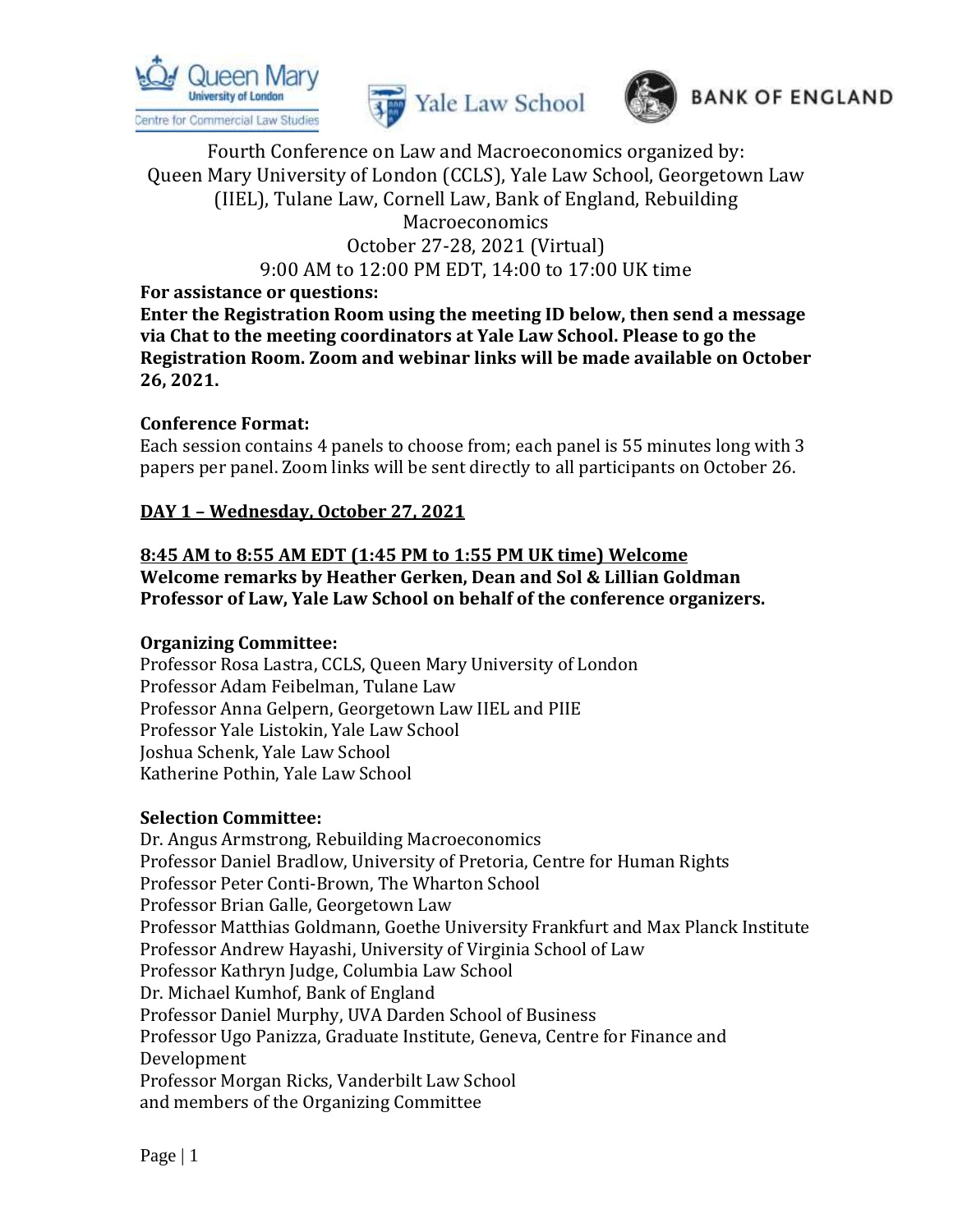





# **Session 1: 9:00 AM to 9:55 AM EDT (2:00 – 2:55 PM UK time)**

4 Concurrent Panels in Session 1

# **9:00 AM to 9:55 AM EDT Monetary Policy – Adapting the Toolkit**

Panel Chair/Moderator: Yair Listokin

"Spending Money: Budgeting, Debt Management, and Fiscal Coordination in a Digital Fiat Currency Regime" Presenter: Rohan Grey, Willamette University

"More Equitable and More Effective: Advancing the Monetary Policy Toolkit" Presenter: Sascha Buetzer, International Monetary Fund

"Monetary Finance" Presenter: Yair Listokin, Yale Law School, and Brian Galle, Georgetown Law School

#### **9:00 AM to 9:55 AM EDT Fiscal Policy – Instability and Inequality** Panel Chair/Moderator: Daniel Murphy

"Forget (Arguing About) Redistribution" Presenter: David Hasen, University of Florida

"Revisiting the Case for a Fiscal Union: the Federal Fiscal Channel of Downside-Risk Sharing in the United States" Presenter: Luca Rossi, Bank of Italy

"Government Debt Limits and Stabilization Policy" Presenter: Daniel Murphy and Eric Young, University of Virginia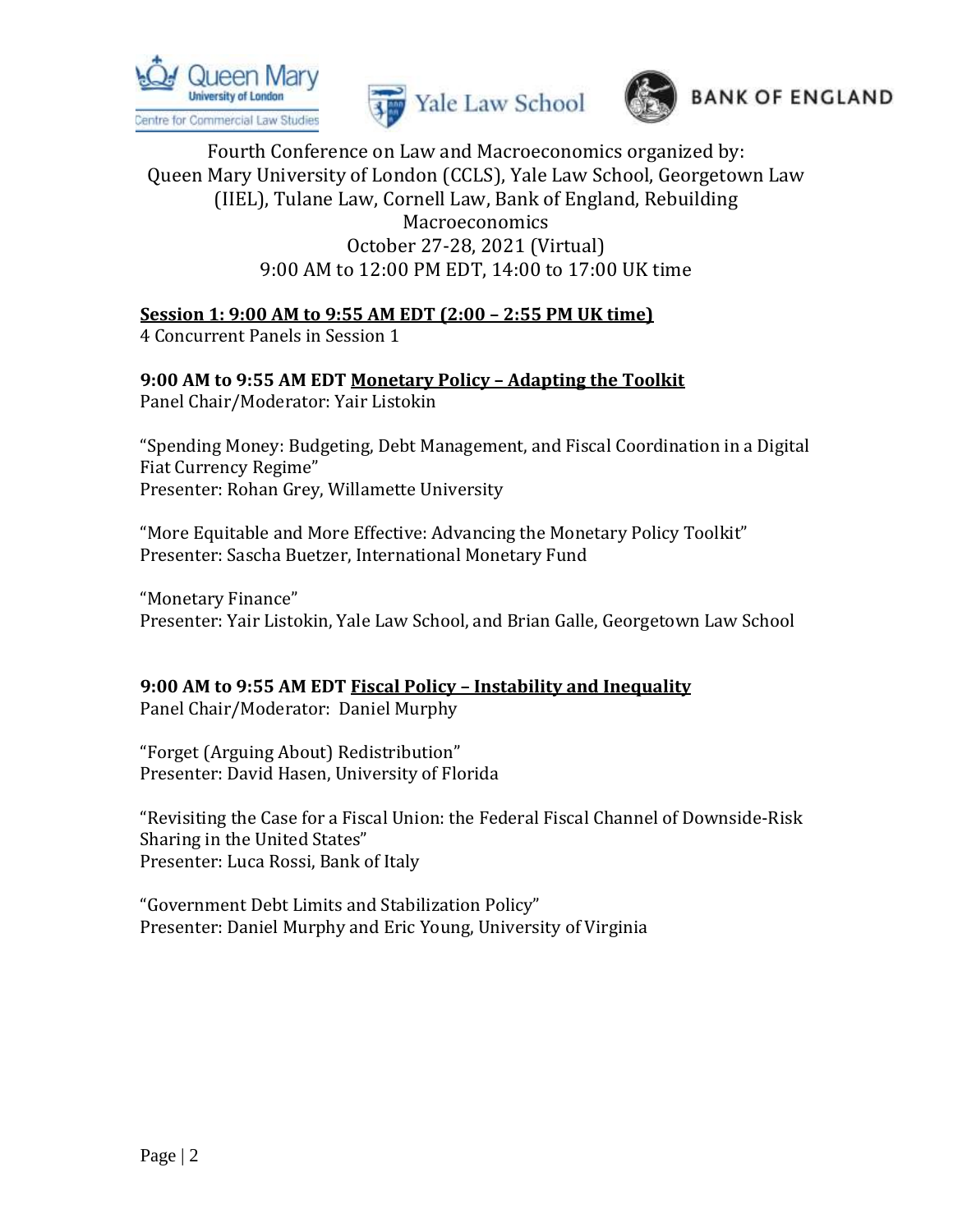





## **9:00 AM to 9:55 AM EDT Private Law – Business Organization**

Panel Chair/Moderator: David Webber

"SMEs' Behavior under Financial Constraints: An Empirical Investigation on the Legal Environment and the Substitution Effect" Presenter: Roberto Ippoliti, Bielefeld University, and Greta Falavigna, Research Institute on Sustainable Economic Growth, National Research Council of Italy

"Unintended Labour Market Consequences of Shareholder Litigation" Presenter: Wei-Fong Pan, University of Reading

"The Millennial Corporation" Presenter: David Webber, Boston University School of Law

#### **9:00 AM to 9:55 AM EDT Student Panel**

Panel Chair/Moderator: Joshua Schenk

"Planning, Administration, and Democracy: Institutional Designs for a National Investment Authority" Presenter: Joel Michaels, Yale Law School

"The INM Standard Reconsidered: An Impeachment Lens" Presenter: Dez Lane, Yale Law School

"Whose Data Is It Anyway? An Empirical Analysis of The Data Protection Clauses of Chinese Lending-based Crowdfunding Platforms" Presenter: Alex Zhou Qin, National University of Singapore

"Rethinking Dodd-Frank's Risk Retention Rule in Order to Address Access to Affordable Finance and Rebuild US Consumer Trust in Financial Services" Presenter: Fatin El-Kabashi Abdullah Ibrahim, Georgetown University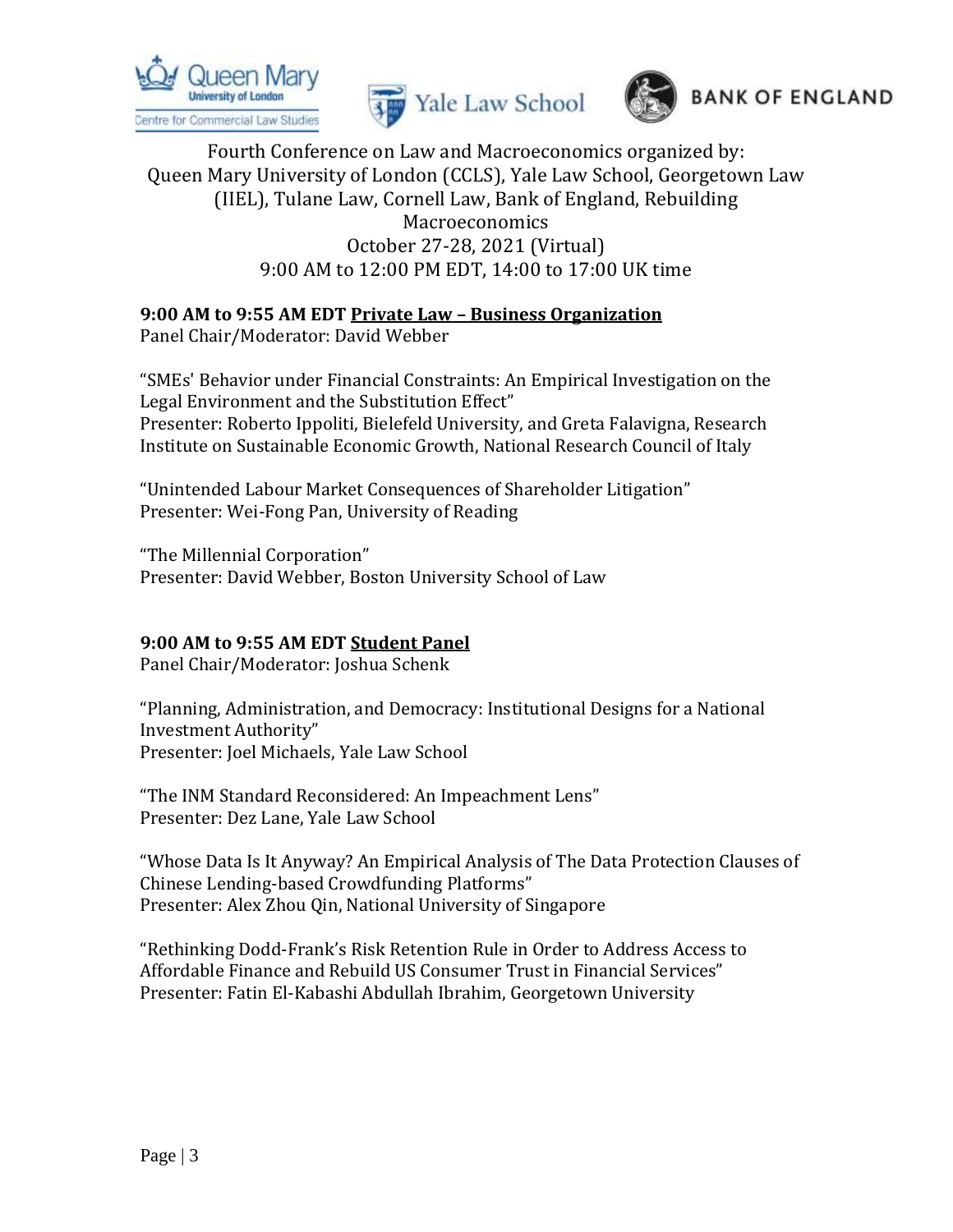





### **Session 2: 10:00 AM to 10:55 AM EDT (3:00 PM to 3:55 PM UK time) 4 Concurrent Panels in Session 2**

**10:00 AM to 10:55 AM EDT Monetary Policy – Current Challenges** Panel Chair/Moderator: Matthias Goldmann

"Judicial Review of Central Banks: An Indian Perspective" Presenter: Pratik Datta, Shardul Amarchand Mangaldas & Co.

"Financial Regulatory Actions over the Cycle" Presenter: Gonçalo Pina, ESCP Business School

"When the ECB is Teaching the Markets on Climate Change: The New Green Monetary Policy Between Market Neutrality and Market Efficiency" Presenter: Sara Dietz, Max Planck Institute

**10:00 AM to 10:55 AM EDT Financial Regulation – Post-Pandemic Banking** Panel Chair/Moderator: Arthur Wilmarth

"Banking Efficiency Matters: Evidence from the Covid-19 Pandemic" Presenter: Ruchith Dissanayake, Queensland University of Technology

"The Case for Precaution" Presenter: Hilary Allen, American University Washington College of Law

"The Pandemic Crisis Shows that the World Remains Trapped in a 'Global Doom Loop' of Financial Instability, Rising Debt Levels, and Escalating Bailouts" Presenter: Arthur Wilmarth, George Washington University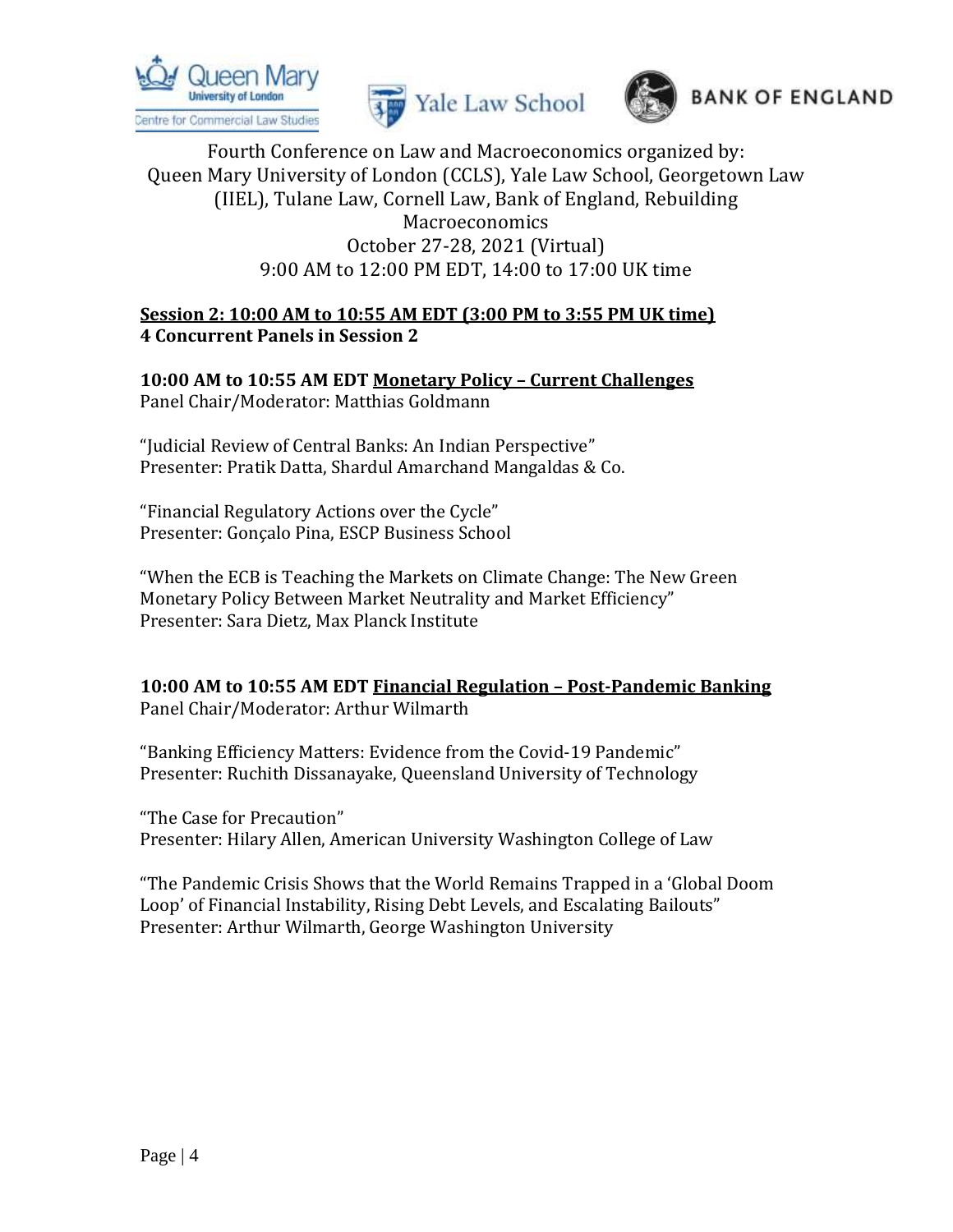





#### **10:00 AM to 10:55 AM EDT Fiscal Policy – Public Debt**

Panel Chair/Moderator: Darien Schanske

"Economic Good Faith in Sovereign Bond Restructurings" Presenter: Tomas Daniel Rodriguez-Correa, Corporación Universitaria Empresarial Alexander von Humbolt

"A Journey in the History of Sovereign Defaults on Domestic Law Public Debt" Presenter: Aitor Erce and Mattia Osvaldo Picarelli, European Stability Mechanism

"Ad-Hoc Fiscal Federalism: A Proposal for a Default Federal Liquidity Facility for the States" Presenter: Darien Shanske, UC Davis

**10:00 AM to 10:55 AM EDT Private Law – Contract and Market Governance** Panel Chair/Moderator: Anna Gelpern

"The Broken Bond Market" Presenter: Yesha Yadav, Vanderbilt Law School

"Prefer to Defer: Has the Time for 'Bendybonds' Finally Come?" Presenter: Benjamin Heller, HBK Management LLC, and Pijus Virketis, HBK Europe LLP

"A Theoretical Framework for Law and Macro-Finance" Presenter: Konrad Borowicz, Tilburg Law School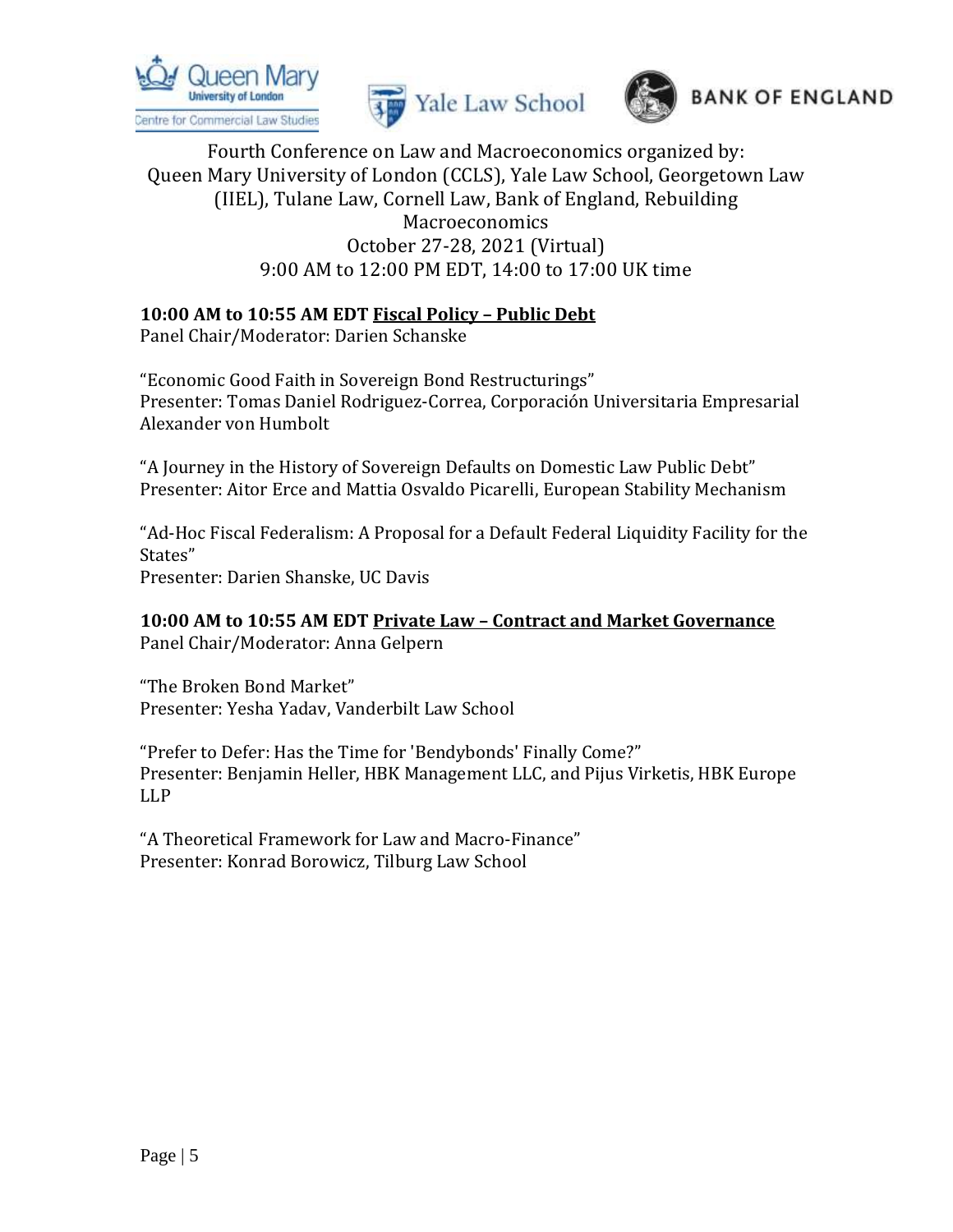





### **11:00 AM to 12:00 PM EDT (4:00 PM to 5:00 PM UK) FEATURED PANEL – "QE AND THE FUTURE OF MONETARY POLICY"**

Moderated by Professor Rosa Lastra, CCLS Queen Mary University of London. Featuring the General Counsel of the IMF, Rhoda Weeks-Brown, the General Counsel of the ECB, Chiara Zilioli, the Head of Legal, Central Banking at the Bank of England, Jonathan Grant, and the former General Counsel of the Federal Reserve Bank of New York, Thomas Baxter.

**12:00 PM EDT (5:00 PM UK time) Program concludes.**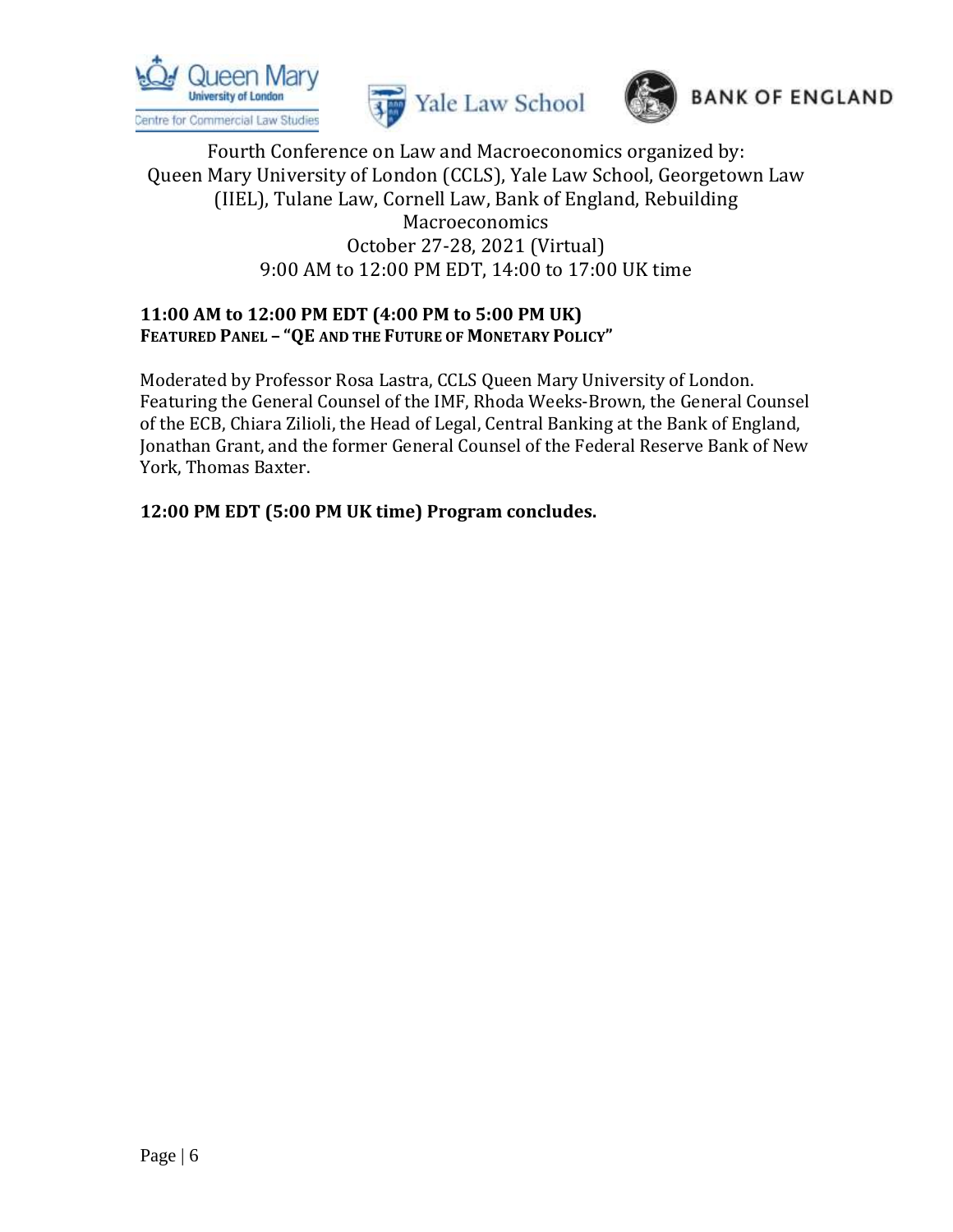





### **DAY 2– Thursday, October 28, 2021**

Each panel is 55 minutes long with three papers per panel.

#### **Session 1: 9:00 AM to 9:55 AM EDT (2:00 PM – 2:55 PM UK time)**

4 Concurrent Panels in Session 1

### **9:00 AM to 9:55 AM EDT Private Law – Inequality, Innovation, and Firm Governance**

Panel Chair/Moderator: Yair Listokin

"Profit Shifting, Employee Pay, and Inequalities: Evidence from US-Listed Companies" Presenter: Baptiste Souillard, Université Libre de Bruxelles

"The Impact of the Shanghai - Hong Kong Stock Market Connection on Corporate Innovation: Evidence from Mainland China" Presenter: Guanming He, Durham University, Xiaorong Li, Central University of Finance and Economics, and Luo Jingbo, Lanzhou University

"Procter & Gamble's Median Shareholder Does Not Vote to Maximize the Firm's Stock Price" Presenter: Yair Listokin, Yale Law School

#### **9:00 AM to 9:55 AM EDT Financial Regulation – Cross-Border Finance** Panel Chair/Moderator: Rosa Lastra

"European Safe Assets: Past, Present, and Future" Presenter: Sebastian Grund, International Monetary Fund, and Michael Waibel, University of Virginia

"Investment Law's Transparency Gap" Presenter: Tim Samples, University of Georgia, and Sebastian Puerta, Harvard University

"Finance Without Law: China's Extralegal Overseas Debt Market" Presenter: Shitong Qiao, Duke University School of Law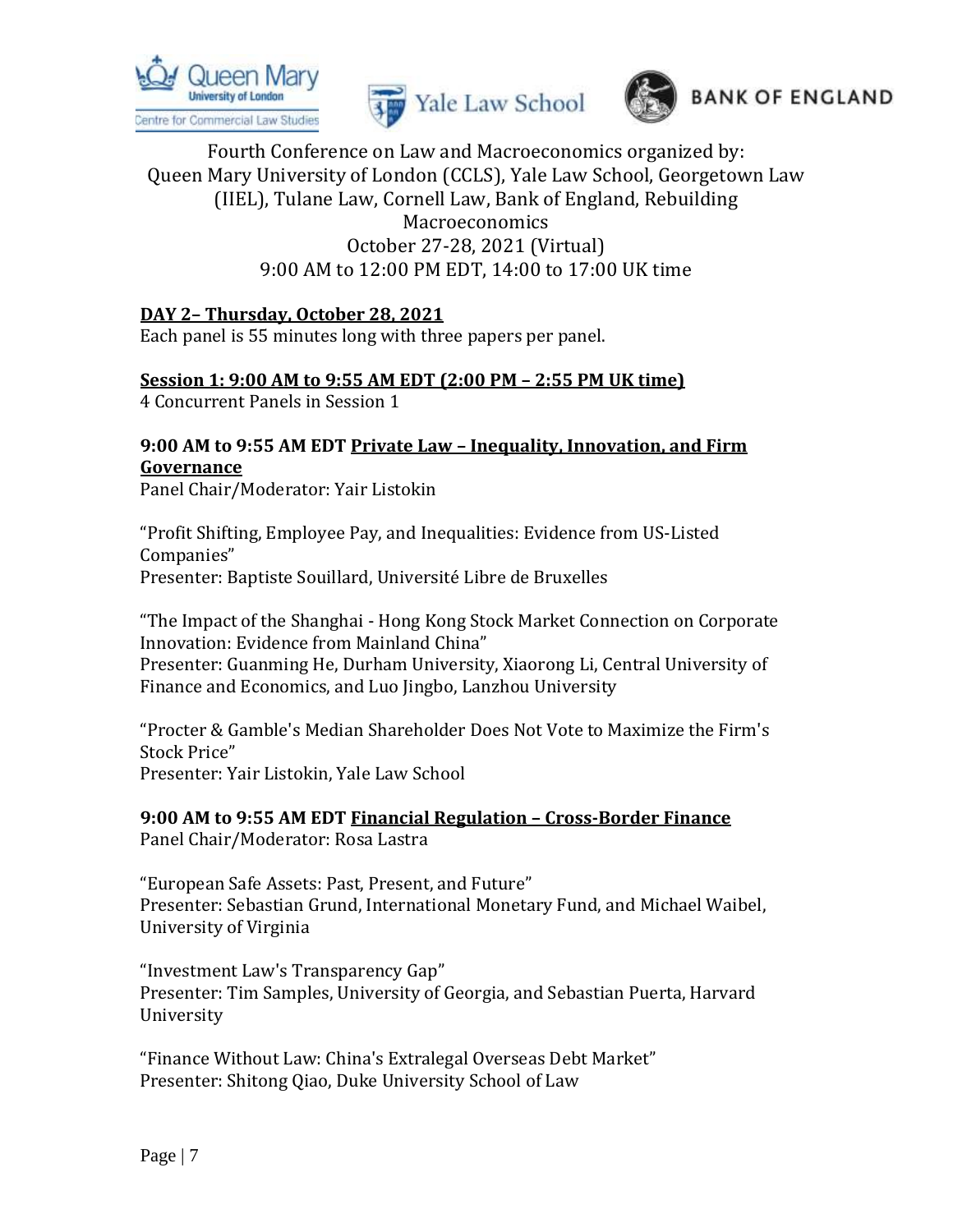





# **9:00 AM to 9:55 AM EDT Fiscal Policy – Growth and Development**

Panel Chair/Moderator: Roger White

"Regulating Strategic Sovereign Investment" Presenter: Paul Rose, Ohio State University

"Tax Courts and Macroeconomics" Presenter: Orli Oren Kolbinger, Sapir Academic College

"Can Better Tax Enforcement Moderate Airbnb's Pressure on Housing Costs?" Presenter: Roger White, Arizona State University

# **9:00 AM to 9:55 AM EDT Financial Regulation – Finance, Politics, and Inequality**

Panel Chair/Moderator: Angus Armstrong

"Elections Decrease Financial Regulatory Activity" Presenter: Gonçalo Pina, ESCP Business School, and Paul Berenberg-Gossler, German Institute for Economic Research

"Electoral Cycles in Inequality" Presenter: Can Sever, International Monetary Fund, and Emekcan Yucel, Bogazici University

"Individual Mortgage Lending, Public Corruption, Race and Gender" Presenter: Arthur Morris, HKUST, and Roger White, Arizona State University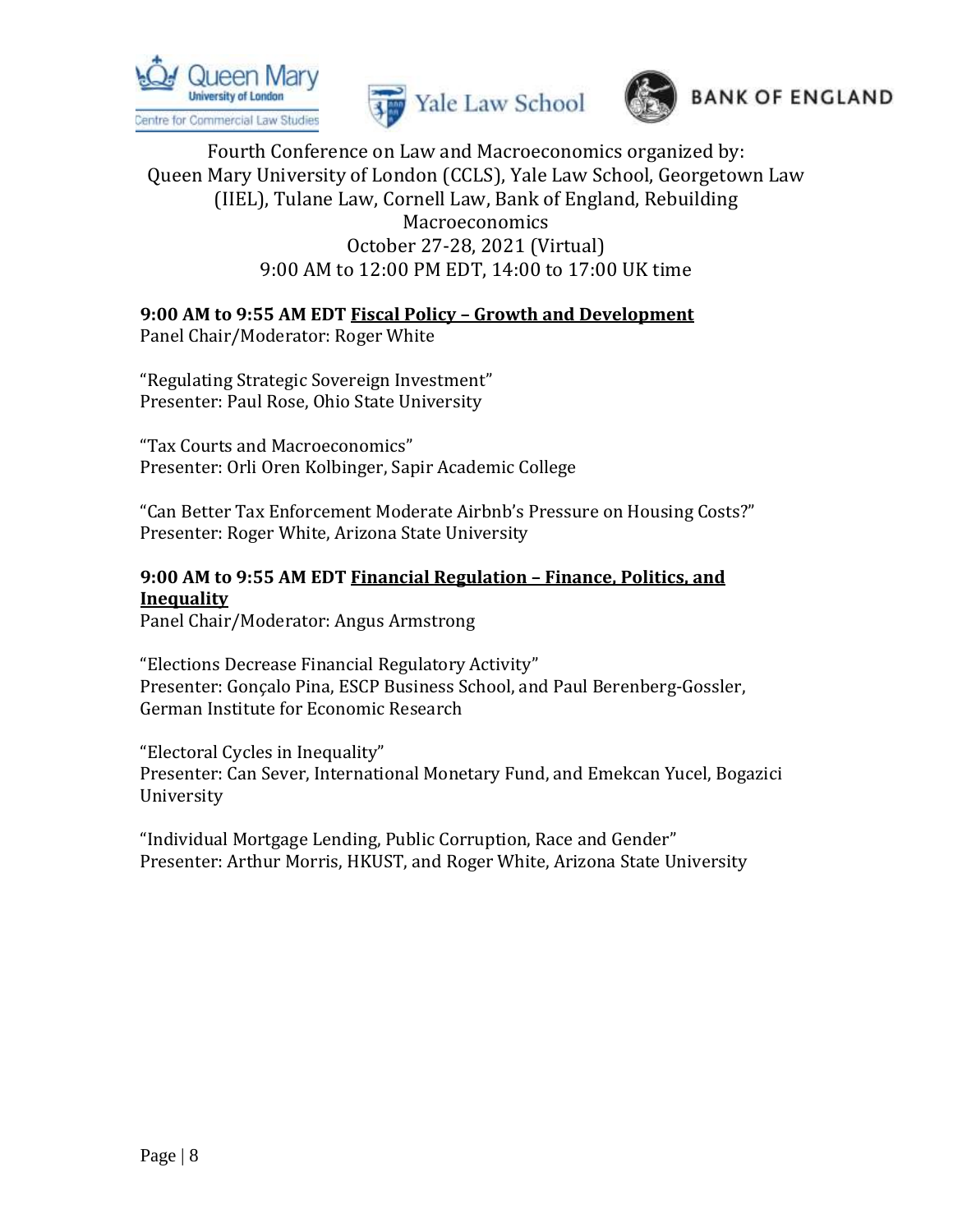





# **Session 2: 10:00 AM to 10:55 PM EDT (3:00 PM to 3:55 PM UK time)**

4 Concurrent Panels in Session 2

**10:00 AM to 10:55 PM EDT Financial Regulation – Technology and Innovation** Panel Chair/Moderator: David Zaring

"Banks as Delegated Regulators of Technology" Presenter: Anastasia Konina, Université de Montréal

"Social Change Through Financial Innovation: Donor-Advised Funds" Presenter: Jillian Grennan, Duke University

"Systemic Risk in Technology" Presenter: David Zaring, The Wharton School

# **10:00 AM to 10:55 PM EDT Financial Regulation – Shocks, Cycles, and Institutions**

Panel Chair/Moderator: Lev Menand

"The Currency Composition Channel of Monetary Policy and the Role of Macroprudential Regulation" Presenter: Kyriakos Neanidis, University of Manchester

"Covid-19 as a Stress Test" Presenter: Diana Iercosan, Federal Reserve Board

"Administering the Banking System: Towards a Theory of the Federal Reserve" Presenter: Lev Menand, Columbia University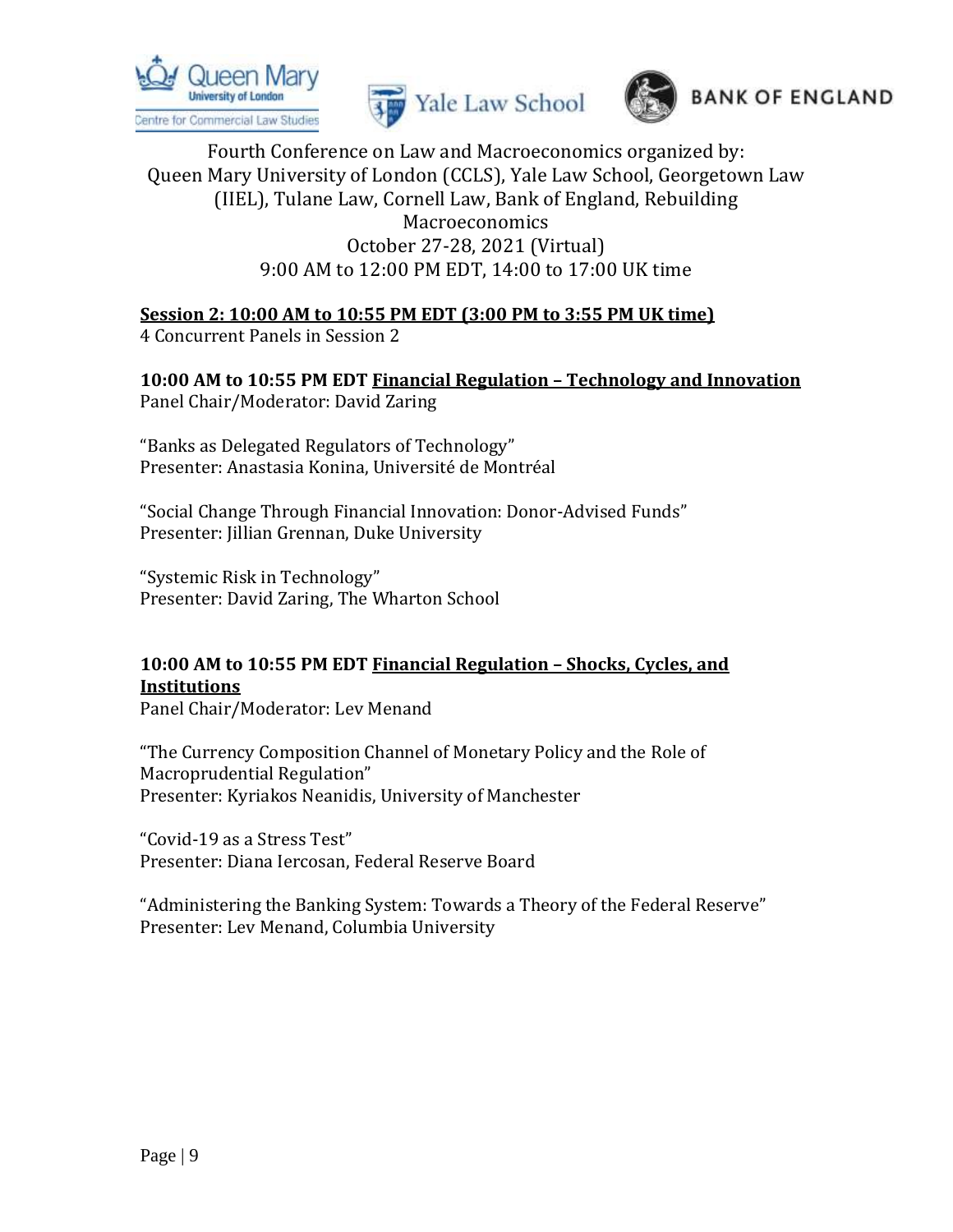





# **10:00 AM to 10:55 PM EDT Financial Regulation – Private Money and Financial Stability**

Panel Chair/Moderator: Michael Kumhof

"Behind Private Money" Presenter: Nadav Orian Peer, University of Colorado Law School

"The Economic Consequences of Regulatory Similarity" Presenter: Pang-Li Chen, Drexel University, and Joseph Kalmenovitz, Drexel University

"Towards a Principled Approach for Bailouts of COVID-distressed Critical/Systemic Firms" Presenter: Javier Paz Valbuena, University of Oxford

# **10:00 AM to 10:55 PM EDT Private Law – Contracts**

Panel Chair/Moderator: Adam Feibelman

"A New Theory of Impossibility, Impracticability, and Frustration" Presenter: Yehonatan Givati, Hebrew University

"Red Tape, Greenleaf: Creditor Behavior under Costly Collateral Enforcement" Presenter: Taha Ahsin, Duke University

"Does Electronic Public Procurement Improve the Institutional Quality and the Rule of Law? Evidence from Catalonia" Presenter: Rok Spruk, University of Ljubljana, Lela Mélon, University Pompeu Fabra, and Thomas Emery, University of Western Australia